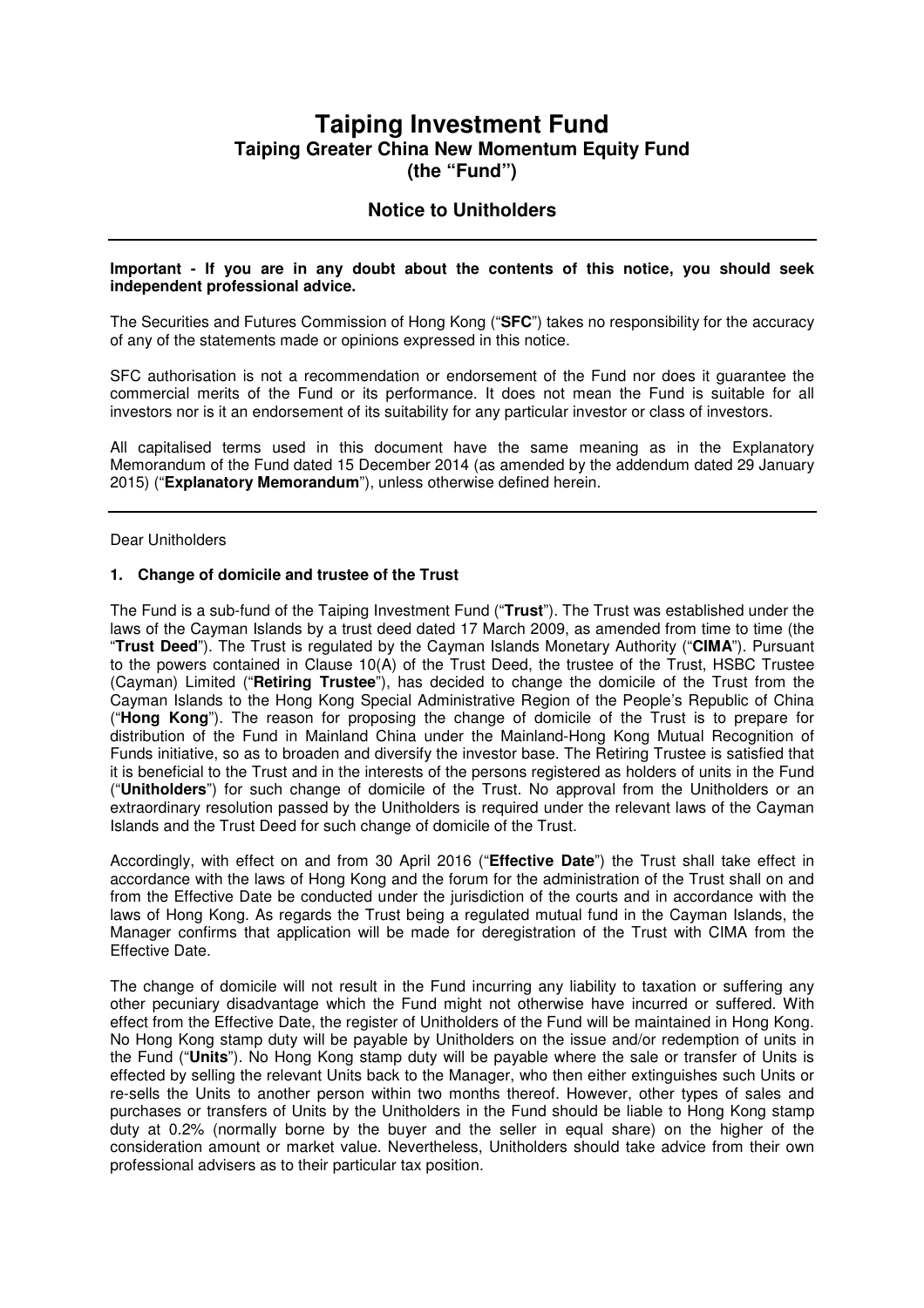Immediately following the change of domicile of the Trust to Hong Kong and with effect on and from the Effective Date, the Retiring Trustee shall retire as trustee of the Trust and HSBC Institutional Trust Services (Asia) Limited ("**New Trustee**") will be appointed as new trustee of the Trust. The retirement of the Retiring Trustee is subject to, and shall take effect at the same time as, the appointment of the New Trustee as trustee of the Trust in place of the Retiring Trustee.

The New Trustee is registered as a trust company in Hong Kong and it is an indirect wholly-owned subsidiary of The Hongkong and Shanghai Banking Corporation Limited, a bank duly licensed under section 16 of the Banking Ordinance (Chapter 155 of the laws of Hong Kong), and its ultimate holding company is HSBC Holdings plc.

The Trust will continue to be managed by the same personnel, adopting and utilising the same investment objectives and strategies as prior to the change of domicile and trustee of the Trust. Accordingly, the change of domicile and trustee of the Trust will not affect the management of the Fund and the Fund will continue to operate in the same manner as it currently operates. Further, there is no change to the communication channels in relation to the Fund.

As a result of the change of domicile of the Trust, disclosures in the Explanatory Memorandum relating to the requirements under the Cayman Islands will be removed.

## **2. Change of Registrar**

The New Trustee will replace the Retiring Trustee as the registrar of the Trust with effect on and from the Effective Date.

### **3. Termination of Service Provider**

Currently, the Retiring Trustee has delegated certain of its functions and duties to HSBC Institutional Trust Services (Asia) Limited ("**Service Provider**").

As a result of the appointment of HSBC Institutional Trust Services (Asia) Limited as the new trustee of the Trust, it will no longer be necessary to appoint the Service Provider and, consequently, such appointment will be terminated with effect on and from the Effective Date.

Applications and payments for Units and redemption requests shall continue to be addressed to HSBC Institutional Trust Services (Asia) Limited following the termination of the appointment of the Service Provider.

### **4. Duration of the Trust**

Under the existing Trust Deed, which is governed by the laws of the Cayman Islands, the effective duration of the Trust is 100 years from the date of the Trust Deed.

Following the removal of the Trust to Hong Kong, the Trust shall be governed by the laws of Hong Kong. Under the Perpetuities and Accumulations Ordinance (Chapter 257 of the laws of Hong Kong), the maximum duration of a Hong Kong trust established by an instrument which took effect before 1 December 2013 is 80 years from the date of its establishment.

Consequently, the duration of the Trust following its removal to Hong Kong shall be the period of 80 years from the date of its establishment by the Trust Deed on 17 March 2009 in the Cayman Islands unless it is terminated earlier in accordance with the Trust Deed.

### **5. Amendments to the Trust Deed**

With effect on and from the Effective Date, the Trust Deed shall be supplemented by a fourth supplemental deed in connection with the change of domicile of the Trust, and by a fifth supplemental deed in connection with the retirement of the Retiring Trustee and the appointment of the New Trustee, as well as certain other consequential amendments relating thereto (the fourth supplemental deed and the fifth supplemental deed together, the "**Supplemental Deeds**").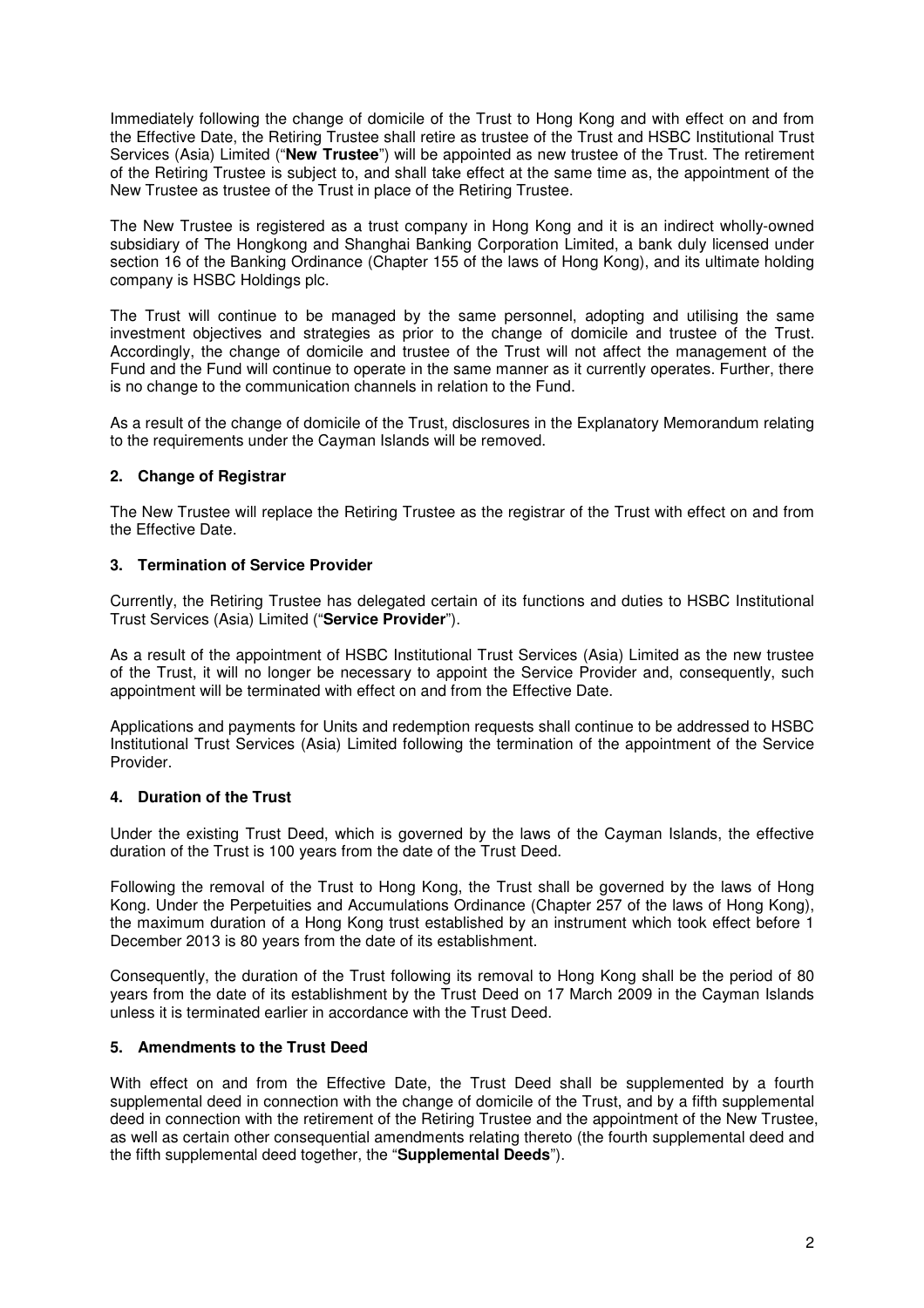The Retiring Trustee and the New Trustee have each certified that the Supplemental Deeds do not materially prejudice the interests of Unitholders; do not operate to release to any material extent, the Retiring Trustee and the New Trustee (in each case, in respect of the period for which it is trustee of the Trust) or the Manager or any other person from any responsibility under the Trust Deed; and will not result in any increase in the amount of costs and charges which will be payable from the Fund and borne by Unitholders of the class relating to the Fund which are in issue at the time such modification, alteration or addition takes effect.

The amendments to the Trust Deed do not require approval from the Unitholders or an extraordinary resolution passed by the Unitholders.

A summary of the amendments to be made to the Trust Deed by way of the Supplemental Deeds (other than those amendments made in connection with changes described in paragraphs 1 and 4 above) is as follows:

- (a) definition of "Associates" and "Connected Person" in Appendix A of the Trust Deed will be updated to reflect the updated definitions of the words 'subsidiary' and 'holding company' in the current Companies Ordinance (Chapter 622 of the laws of Hong Kong);
- (b) definition of "Hong Kong" is added to Appendix A of the Trust Deed;
- (c) update to paragraph 1(A) of Appendix H of the Trust Deed to state that for so long as the Trust and the Fund are authorised by the SFC under section 104 of the Securities and Futures Ordinance (Chapter 571 of the laws of Hong Kong), section 41O of the Trustee Ordinance (Chapter 29 of the laws of Hong Kong) shall not: (i) apply to the Trustee to the extent that it is inconsistent with the Trustee's duties and responsibilities under paragraph 1(A) of Appendix H and/or the SFC's Handbook for Unit Trusts and Mutual Funds, Investment-Linked Assurance Schemes and Unlisted Structured Investment Products; and (ii) in any way operate to exempt or diminish any liability of the Trustee under paragraph 7 of Appendix I;
- (d) updates to paragraphs 2(A) and 7 of Appendix I of the Trust Deed to reflect references to relevant laws of Hong Kong instead of the laws of the Cayman Islands; and
- (e) correction to paragraph 10(B) of Appendix I of the Trust Deed such that the definition of "HSBC Group" applies to the whole Appendix I, rather than to only paragraph 10(B) of Appendix I.

The Trust Deed together with all its supplemental deeds may be inspected free of charge during the normal office hours on any day (excluding Saturdays, Sundays and public holidays) at the offices of the Manager at 11/F, China Taiping Tower Phase II, 8 Sunning Road, Causeway Bay, Hong Kong and copies of such document can be obtained from such address at a reasonable charge.

#### **6. Changes to the directors of the Manager**

Mr. Yu LuMing ceased to be a director of the Manager with effect from 15 December 2015. Mr. Ye Minghui ceased to be a director of the Manager with effect from 1 February 2015. Mr. Li WuHao and Mr. Li XuDong were appointed as directors of the Manager with effect from 5 May 2015. Mr. Chen Xun and Mr. Yang Dong were appointed as directors of the Manager with effect from 3 April 2015.

### **7. Second Addendum to the Explanatory Memorandum**

The Explanatory Memorandum will be amended by way of a Second Addendum to inter alia reflect the changes set out above. Key amendments which will be made to the Explanatory Memorandum and which have not already been set out above include:

- (a) change of the address of the current auditor of the Trust, Ernst & Young, from the address of its office in the Cayman Islands, to the address of its office in Hong Kong; and
- (b) revision to the sub-section headed "FATCA" under the section headed "TAXATION", which will be revised to reflect the arrangements for a Hong Kong unit trust.